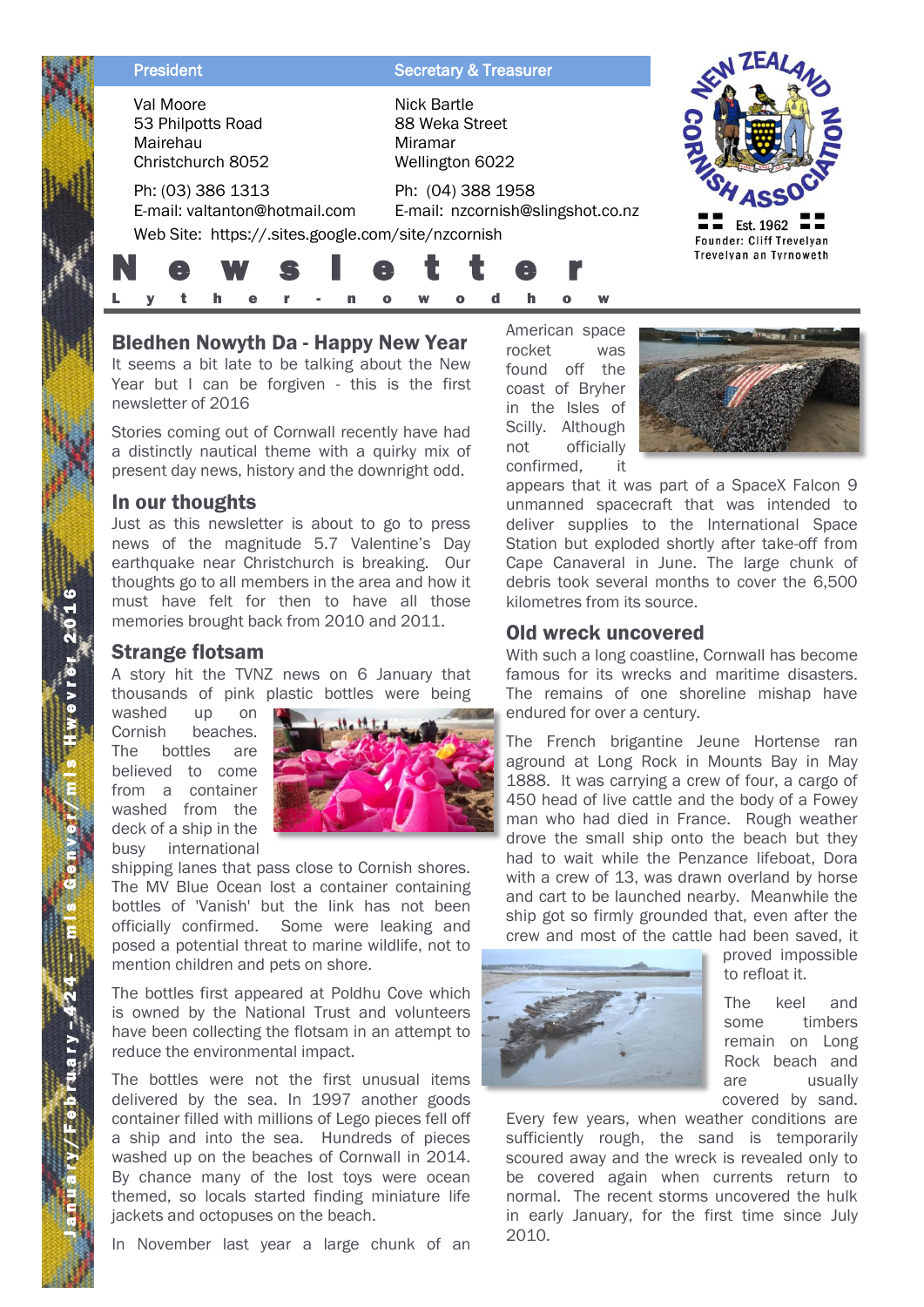### Search and rescue

Whilst on a coastal theme, there have been two significant developments in Cornish coastal search and rescue.

In November a new lifeboat began service at St. Ives. It is the first Shannon class lifeboat to go on service in Cornwall. The Shannon class is an all-weather lifeboat powered by water-jets rather than traditional propellers, making it the most agile and manoeuvrable lifeboat in the Royal National Lifeboat Institution's (RNLI) fleet. The jet boat propulsion provides an NZ link back to the inventor of jet boats, Sir Bill Hamilton.

The lifeboat crew, led by Coxswain Rob Cocking, collected the new boat from the RNLI headquarters in Poole, Dorset. At the end of their four day voyage they brought the lifeboat just outside St. Ives harbour and demonstrated her capabilities to hundreds of spectators. The lifeboat is launched across the sands of the harbour using a dedicated Shannon Launch and Recovery System (SLARS) which, to the uninitiated, looks like a large very high-tech caterpillar tractor and trailer. At the end of a deployment, it collects the vessel from the sea and delivers it back to the boathouse.

The cost of the £2.1 million lifeboat was bequeathed by a long-time RNLI supporter who left the whole of her residuary estate to the RNLI

for the provision of a lifeboat. The boat is to be named after her, Nora Stachura. The SLARS was part fundraised by £100,000

2 N



donations from the local community and arrived at the station a few weeks ahead of the lifeboat.

Capable of 25 knots, the new lifeboat is 50% faster than the vessel she will replace. New technology on board will enable the crew to control the vessel from the safety of their seats which include shock absorbers to significantly reduce the impact of the loadings on the crew

Coxswain Rob Cocking said "The Shannon is a fantastic boat. It is faster and more manoeuvrable which means that we'll be able to reach casualties more quickly. The new equipment on board will also make shouts safer for our volunteer crew."

More news on the search and rescue front came with the announcement that the Royal Navy 771 Squadron, based at Royal Naval Air Station Culdrose near Helston, ceased to provide coastal search and rescue support for the RNLI around the coasts of Cornwall on 31 December 2015.

771 Squadron had operated since 1974 saving countless lives flying Sea King helicopters which had been in service years before.

A private firm, Bristow Helicopters Ltd., will take



over search and rescue functions using two Sikorsky S-92 helicopters equipped with the latest search and

rescue technology including night vision, mission management and increased on-board medical capabilities. Based on its creditable history of carrying out civilian search and rescue since 1971, Bristow has been awarded the national contract for search and rescue operations throughout the UK working in conjunction with HM Coastguard. Ten bases are being phased in over four years with the Cornwall base operating from a new £7 million purpose-built facility at Aerohub at Newquay airport.

#### Add a little Cornish to your kitchen

Rather than provide a recipe in this newsletter, here are some words in Kernewek to name common ingredients used in baking.

| <b>Kernewek</b> | Sounds like       | English     |
|-----------------|-------------------|-------------|
| <b>Bleus</b>    | blew sss          | flour       |
| <b>Sugra</b>    | soo grah          | sugar       |
| Holan           | hoe lan           | salt        |
| Amanyn          | amm an in         | butter      |
| Dehen           | deh hen           | cream       |
| Oy/oyow         | oi/oi ow          | egg/eggs    |
| Frooth syghys   | froo th see heese | dried fruit |
| Margerin        | margarine         | margarine   |

The list demonstrates two things. To make a noun plural, add -ow at the end of the word so 'oy' becomes oyow – eggs. The second is that Kernewek can 'borrow' words from English like margerin and koffi (no prizes for guessing what that means!).

### **Titanium**

Titanium is a metal we hear about quite often being used for high tech purposes in spacecraft, aircraft, submarines and other military applications. If you play golf you may have clubs that contain titanium, it may lurk in the depths of your car. The wide range of uses stem from its high strength-to-weight ratio, low density, corrosion resistance and electrical and thermal conductivity.

The metal was discovered in Cornwall which as we all know, is renowned for its mineral riches. William Gregor was born in Trewarthenick Estate near Tregony on Christmas Day 1761. Educated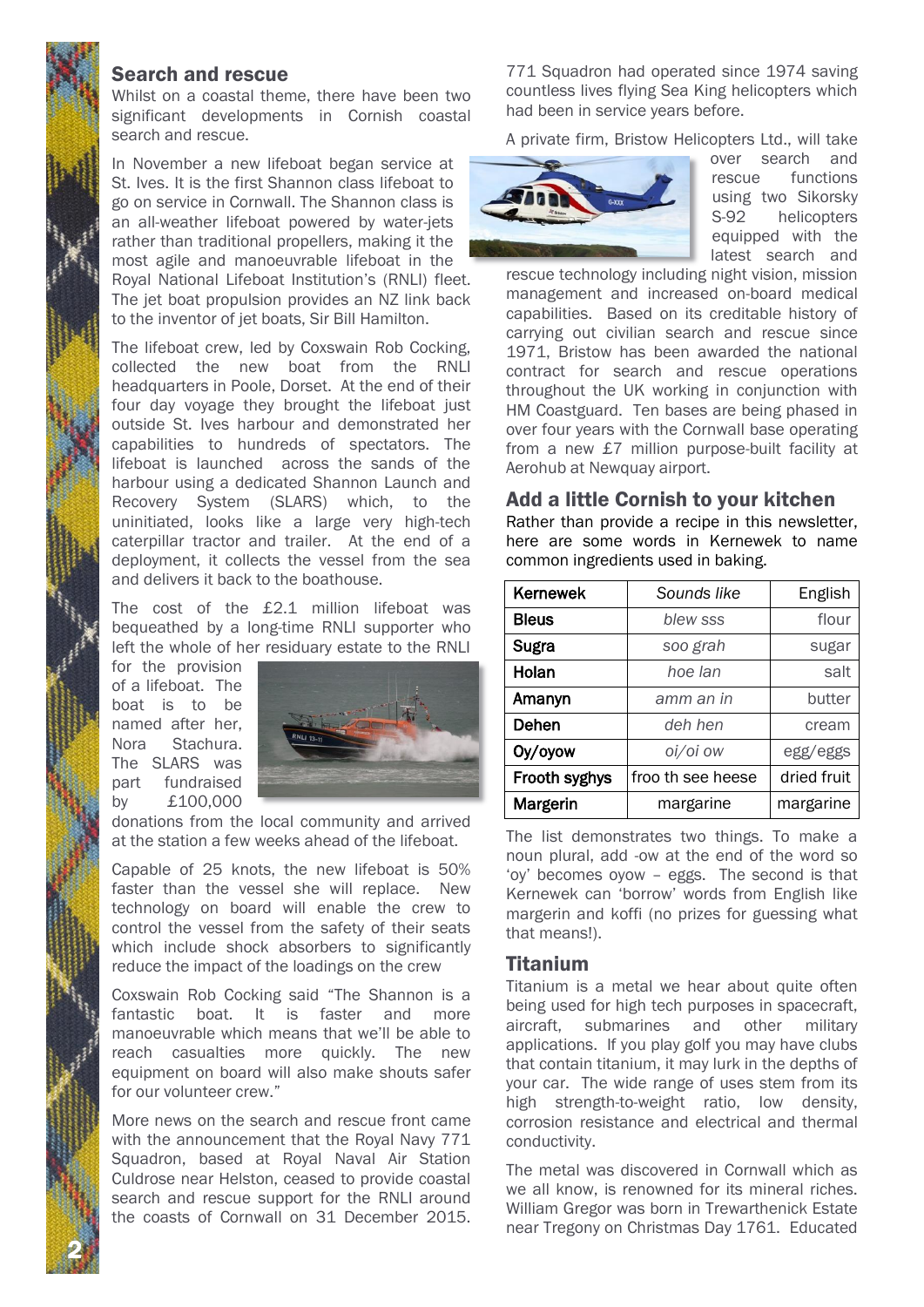at Bath Grammar School, he became interested in chemistry and then, after two years with a private tutor, entered St John's College, Cambridge. After graduating he was ordained and got his first living in Devon but in 1873 took the opportunity of transferring to the parish of Creed in Cornwall where he lived with his wife, Charlotte, for the rest of his days; in fact until he died of tuberculosis in 1817.

He is described as having been "a man of singular charm of character and possessed of the highest intellectual qualities, though of a most modest disposition". Whilst being dedicated to his parish duties, he painted landscapes, was an etcher of considerable merit, a musician and a scientist. He helped to introduce vaccine inoculations to Cornwall and performed accurate analyses of Cornish minerals. In the process he recorded the discovery of a new metallic element.

In 1790 whilst analysing black sand, which he called manaccanite because he first found it in a stream in Manaccan, he noticed it was attracted by a magnet. He soon identified that this was due to the presence of iron closely mixed with another ore which he purified into a white lustrous metal that he also named manaccanite. He published his findings in a number of European mineralogical journals.

In 1791 a German scientist named Klaproth isolated the same element and named it titanium after the Titans of Greek mythology. Klaproth later acknowledged that Gregor had been the first to discover the metal. Gregor had confused the naming of the ore and the metal so Klaproth's name of titanium stuck.

Gregor (pictured) continued with a successful scientific career. Not only was he made an honorary member of the Geological Society of London but he was also a founding member of the Royal Geological Society of Cornwall.

William's older brother,

3 N

Francis, was High Sheriff of Cornwall in 1788-89 and MP for Cornwall from 1790 to 1806. Francis inherited the family home at Trewarthenick Estate but died without children in 1815 so the estate passed to William. When William's daughter died in 1825 the estate passed to a female cousin and eventually the Gregor family lost ownership.

It is a rather grand house set in grounds occupying about 5 hectares that were landscaped by Humphry Repton with 4 km of frontage onto the River Fal and 70 hectares of agricultural land. The estate changed hands for £9 million in 2008. The buyer, English businessman Marcus Evans, is restoring the estate to its former glory for use as





his family home but he is also reinvesting in the farm businesses. The emphasis is on doing everything sympathetically and the plans have been welcomed by

the National Trust, the Wildlife Trust and the Georgian Society.

Marcus Evans, listed at 397<sup>th</sup> on the Sunday Times Rich List, owns other houses in London and Bermuda. He also owns 87.5% of Ipswich Town football club.

### Celebrity connections

Another item to add to the list of unexpected links to Cornwall or to your list of topics to start a conversation with "Did you know…?"

Dame Kristin Scott Thomas, the actress who appeared in The English Patient, Nowhere Boy and Gosford Park among other notable roles, was born in Redruth,



Cornwall on 24 May 1960. Her father was a pilot and lieutenant commander in the Royal Navy's Fleet Air Arm which has a base at Culdrose (see above). It does not take a stretch of the imagination to assume that he was serving there and that Kristin was born at Redruth Hospital which was possibly the closest maternity unit to the base.

The family did not live in Cornwall for long. While based in Yeovil, Lt Cdr Scott Thomas was tragically killed while flying an exercise over the English Channel near Portland. Kristin was only 5 years old. Her mother later married another Fleet Air Arm lieutenant commander who was himself killed after ejecting from his aircraft off Trevose Head, Cornwall in January 1972.

Dame Kristin was educated a private schools including the elegantly named Cheltenham Ladies College and, after completing her secondary schooling, started training as a drama teacher in London. She did not excel but after working as an au pair in Paris and speaking fluent French she later completed her theatrical training at the national school in Paris.

She married a French gynaecologist and had 3 children but is now divorced. She continues to call France her home.

She received the OBE in 2003 and the DBE for services to drama in the 2015 New Year's Honours list. She has also been awarded the